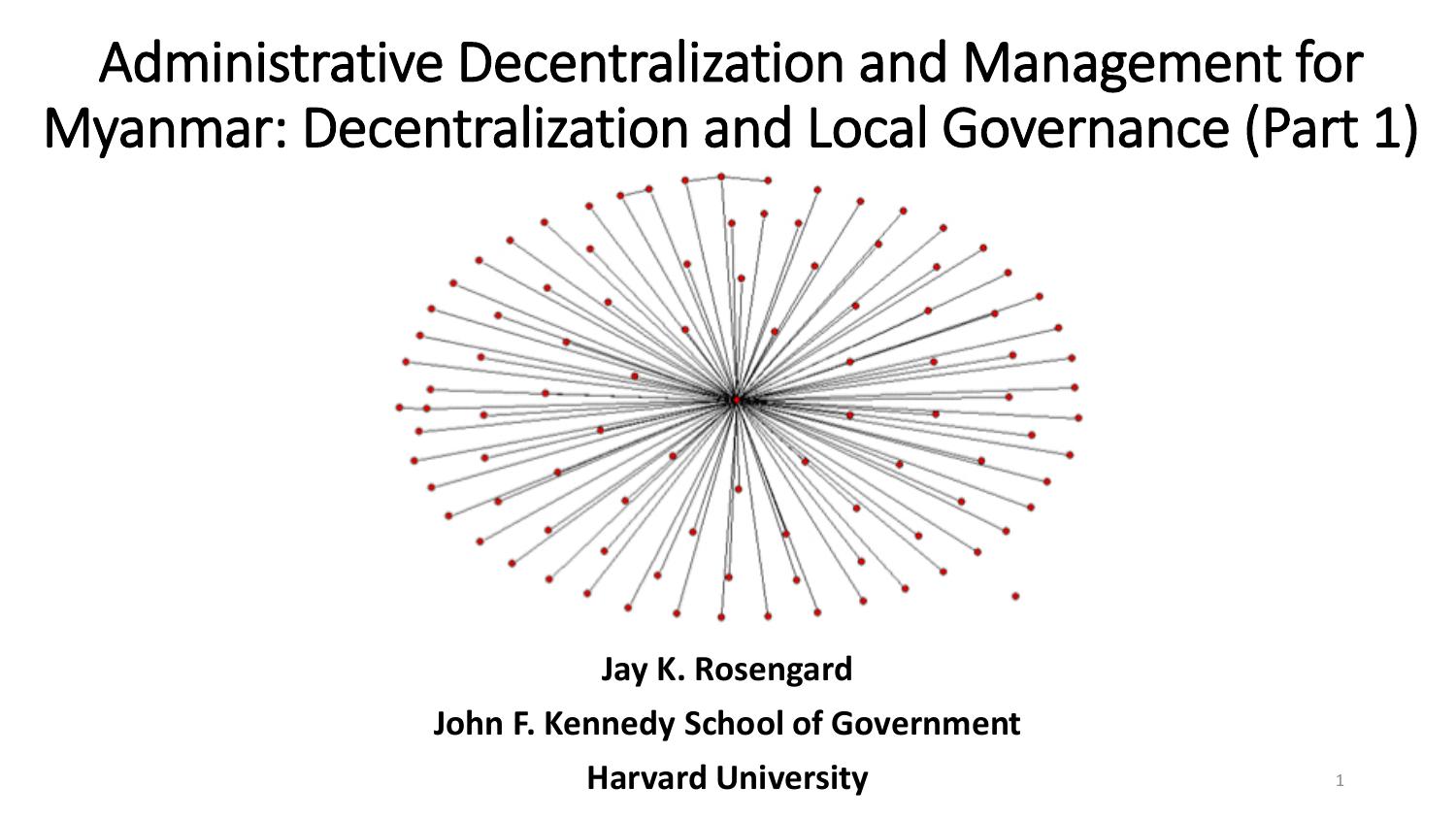## Session Roadmap

• Why decentralize?

• Types of decentralization

• Global trends in decentralization

• Risks of decentralization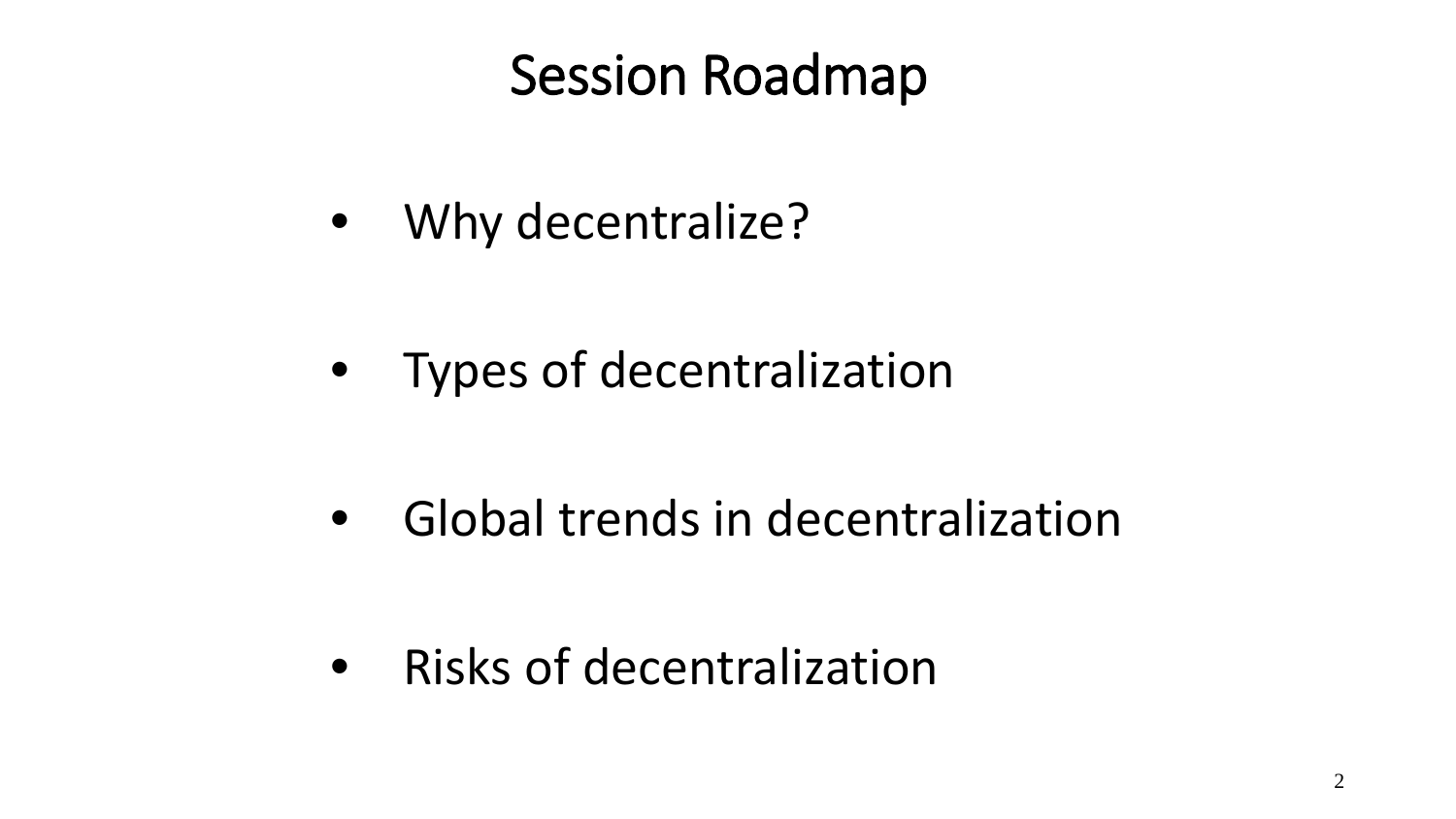# Why Decentralize (1)?

## **Economic Efficiency and Effectiveness**

- *Limited span of control:* respond to diverse and changing local priorities; use appropriate technology; improve sustainability of investments; create incentives for growth
- *Laboratory for innovation:* allow space for experimentation and cross-fertilization based on local successes and failures
- *Fiscal constraints:* broaden tax base, mobilize additional resources
- *Demographic trends:* economics of scale, scope, contiguity, and agglomeration; larger pools of skilled human resources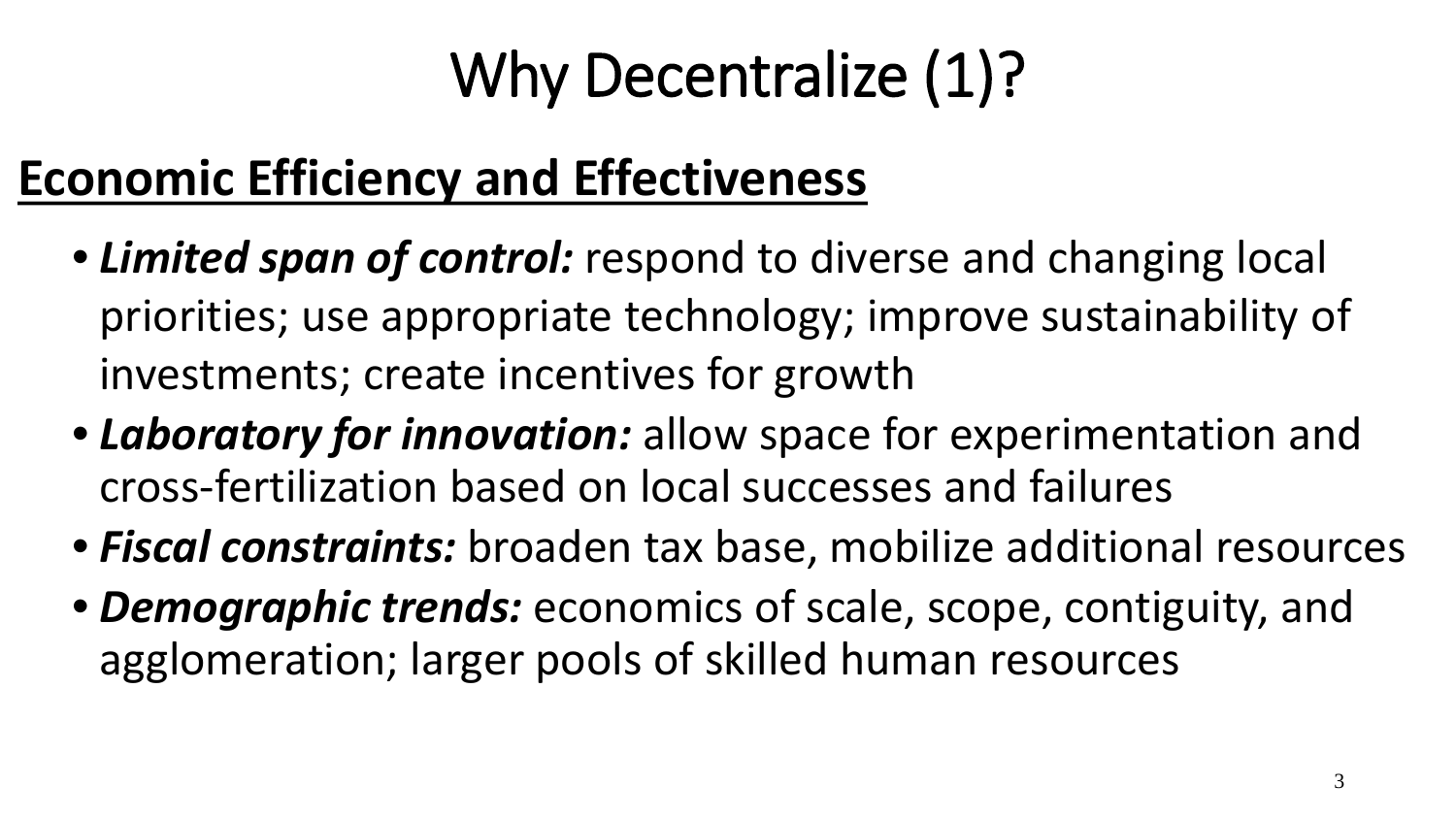# Why Decentralize (2)?

### **Political Expediency**

- *Shift responsibility:* improve governance (or blame others. . . .)
- *Voice and exit options:* expressions of discontent and mobility
- *Effective local demand:* increased capacity and willingness to pay
- *Preserve the state:* political compact/compromise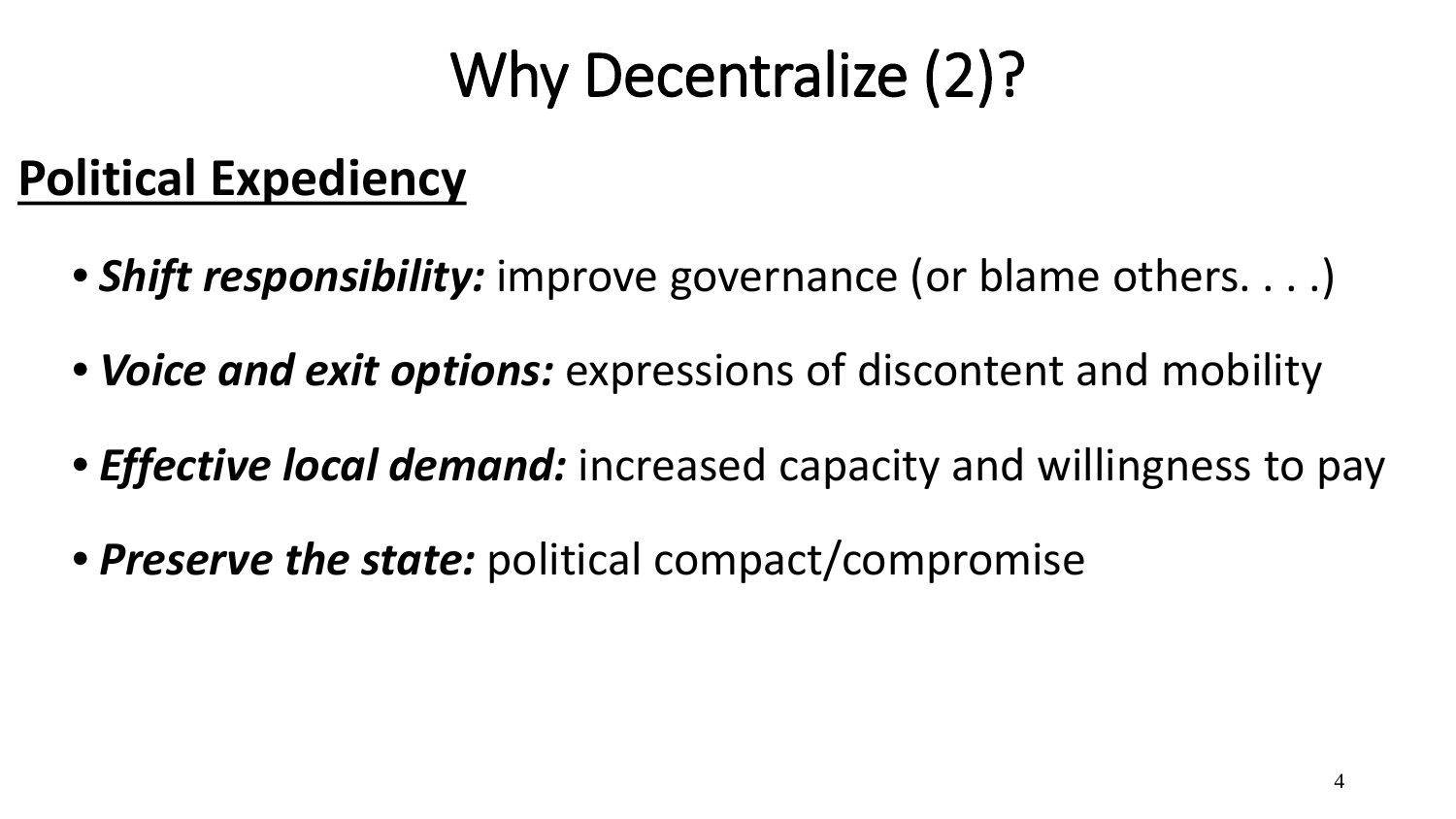# Types of Decentralization

### **Political Decentralization**

- Selection and removal of subnational political leaders for both the executive and legislative branches of government
- Issuance of executive decrees and promulgation of local laws

### **Administrative Decentralization**

- Hiring, promotion, and dismissal of subnational civil servants
- Formulation and implementation of operational regulations

### **Fiscal Decentralization**

- Generation and utilization of subnational own source revenue
- Allocation of central government resource transfers (grants and tax/revenue sharing)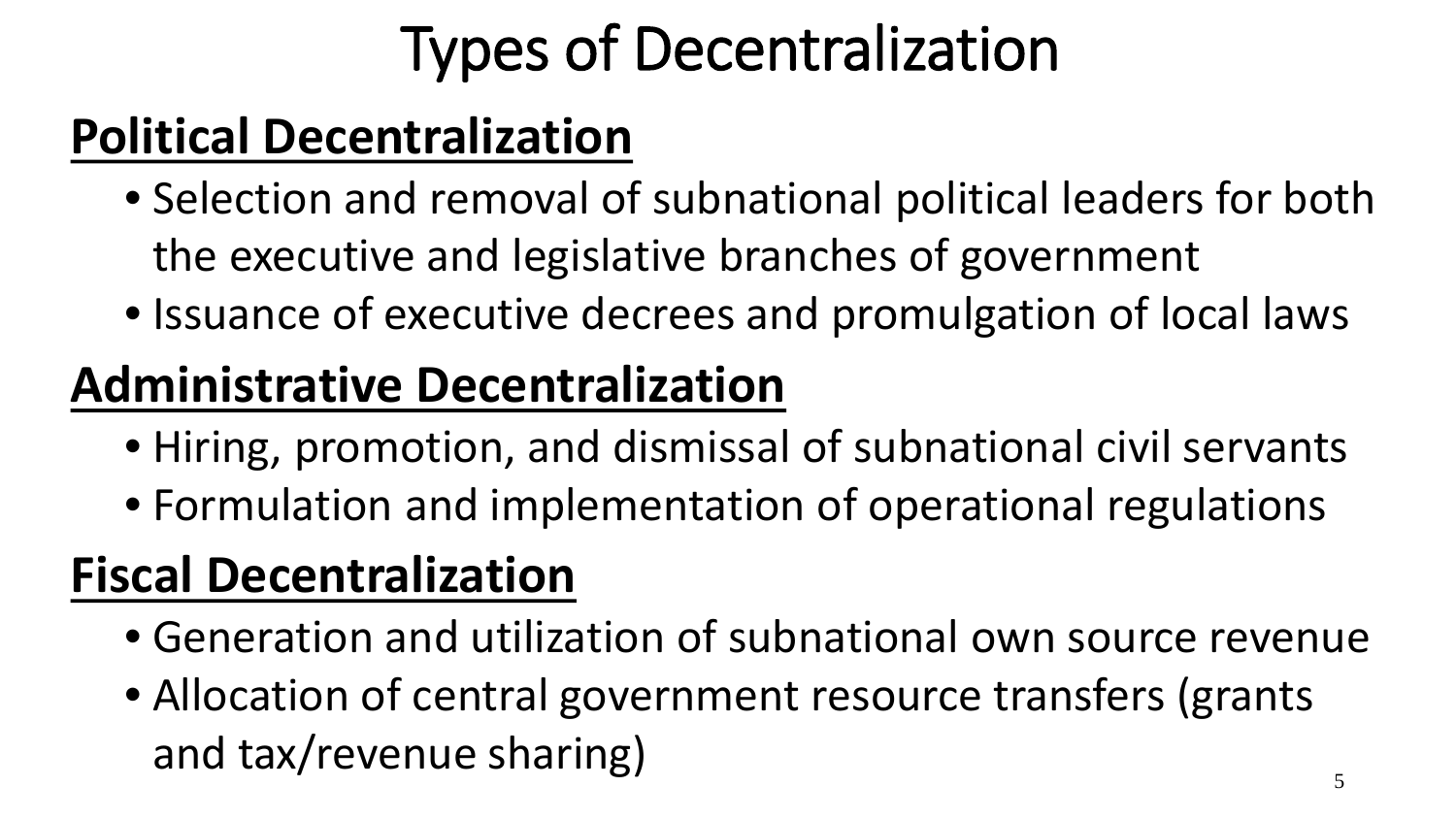## Global Trends In Governance

### 20<sup>TH</sup> CENTURY

### 21<sup>ST</sup> CENTURY

- UNITARY
- CENTRALIZED
- CENTER MANAGES
- BUREAUCRATIC
- COMMAND & CONTROL
- INPUT CONTROLS
- TOP-DOWN ACCOUNTABILITY
- INTERNALLY DEPENDENT
- CLOSED & SLOW
- INTOLERANCE OF RISK
- FEDERAL/CONFEDERAL
- GLOBALIZED & LOCALIZED
- CENTER LEADS
- PARTICIPATORY
- RESPONSIVE TO CITIZENS
- RESULTS MATTER
- BOTTOM-UP ACCOUNTABILITY
- COMPETITIVE
- QUICK & OPEN
- FREEDOM TO FAIL/SUCCEED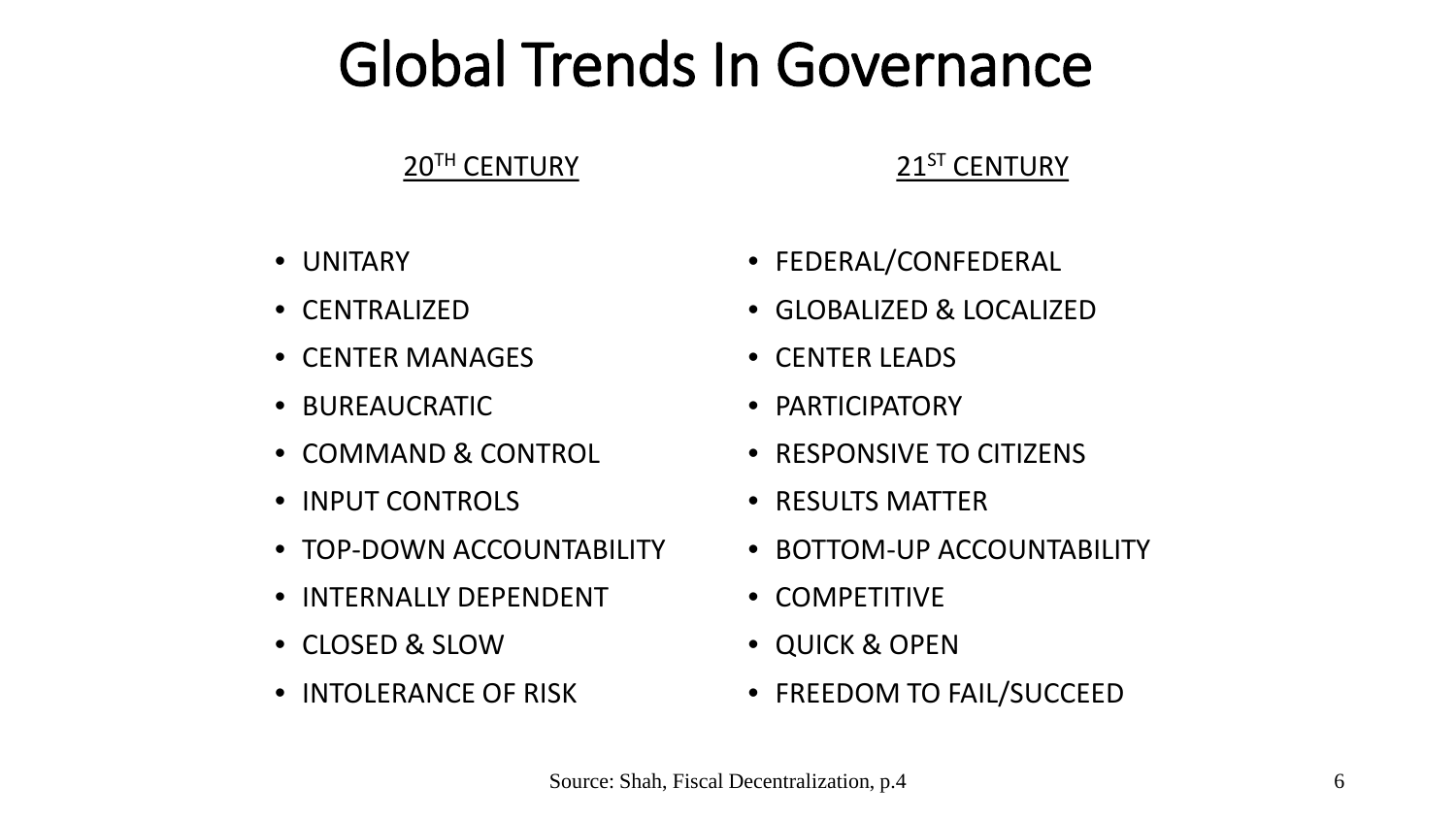### Global Trends In Fiscal Decentralization

|                           |                                        | Transition (1999) |      |      | Developing (1997) |      |      |
|---------------------------|----------------------------------------|-------------------|------|------|-------------------|------|------|
|                           |                                        | Average           | Max  | Min  | Average           | Max  | Min  |
| Sub-national expenditures |                                        |                   |      |      |                   |      |      |
|                           | As % of GDP                            | 10.8              | 20.4 | 5.8  | 7.4               | 18.3 | 0.8  |
|                           | As % of public sector expenditures     | 22.3              | 38.8 | 7.3  | 23.3              | 45.2 | 3.5  |
|                           | Sub-nat'l education expenditures, as % | 55.9              | 91.4 | 0.2  | 49.8              | 97.5 | 0.2  |
|                           | of public sector education             |                   |      |      |                   |      |      |
|                           | expenditures                           |                   |      |      |                   |      |      |
|                           | Sub-nat'l health exp., as % of public  | 41.9              | 95.9 | 0.3  | 60.2              | 98.1 | 13.7 |
|                           | sector health expenditures             |                   |      |      |                   |      |      |
| Sub-national revenues     |                                        |                   |      |      |                   |      |      |
|                           | As % of GDP                            | 7.9               | 17.1 | 2.9  | 53                | 12.5 | 0.5  |
|                           | As % of public sector revenues         | 18.4              | 36.0 | 5.6  | 16.6              | 39.8 | 2.2  |
| Fiscal transfers          |                                        |                   |      |      |                   |      |      |
|                           | As % of sub-national revenues          | 24.0              | 50.4 | 4.1  | 42.2              | 80.8 | 5.0  |
| Sub-national autonomy     |                                        |                   |      |      |                   |      |      |
|                           | Tax autonomy                           | 55.1              | 91.0 | 29.1 | 40.1              | 76.5 | 7.6  |
|                           | Expenditure autonomy                   | 74.0              | 96.2 | 49.6 | 58.0              | 95.0 | 23.4 |

Source: Author's calculations based on IMF Government Finance Statistics, various years and World Bank Fiscal Indicators.